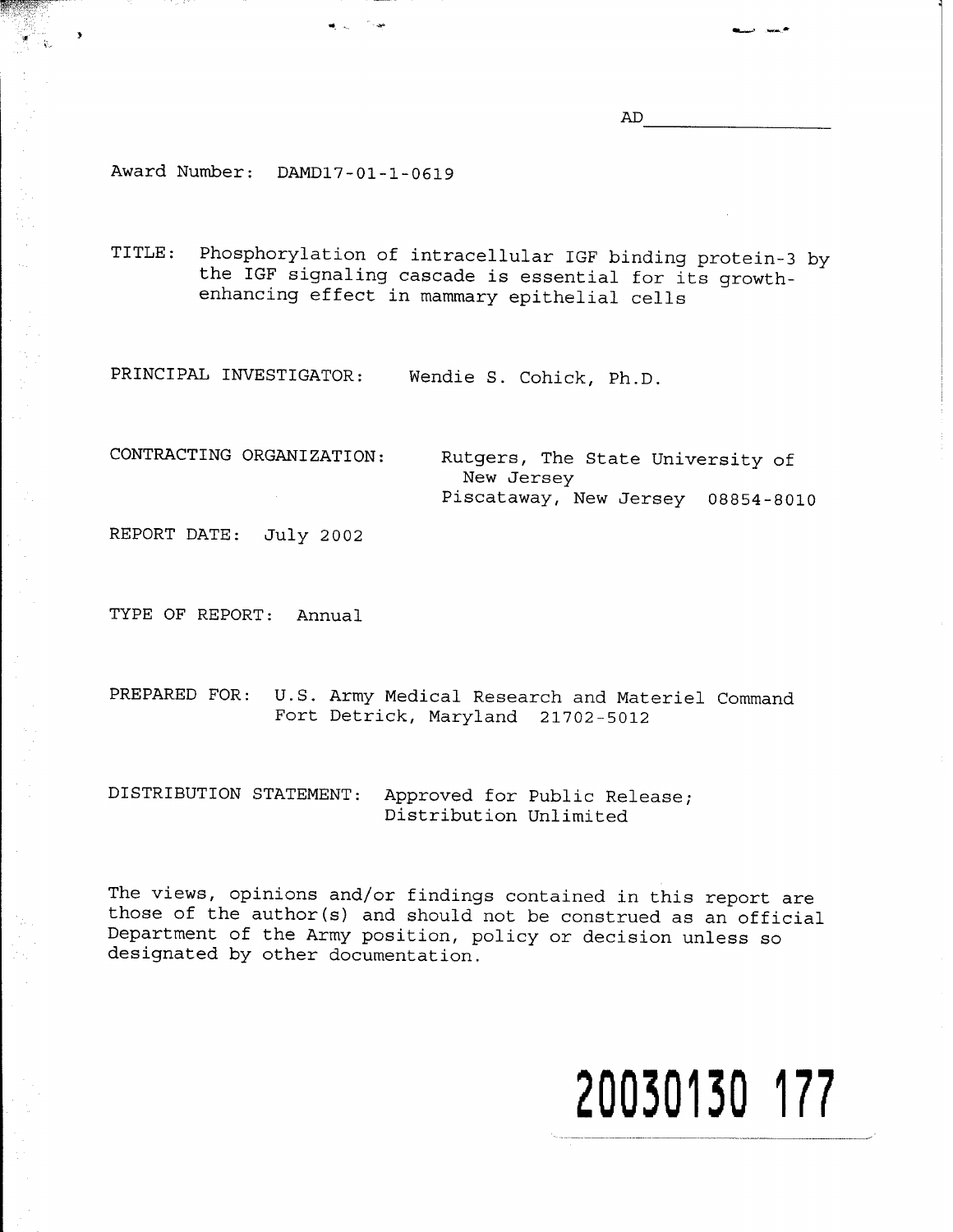| <b>REPORT DOCUMENTATION PAGE</b>                                                                                                                                                                                                                                                                                                                                                                                                                                                                                                                                                                                                                                                                                                   |                  |  | Form Approved<br>OMB No. 074-0188                          |                               |  |  |
|------------------------------------------------------------------------------------------------------------------------------------------------------------------------------------------------------------------------------------------------------------------------------------------------------------------------------------------------------------------------------------------------------------------------------------------------------------------------------------------------------------------------------------------------------------------------------------------------------------------------------------------------------------------------------------------------------------------------------------|------------------|--|------------------------------------------------------------|-------------------------------|--|--|
| Public reporting burden for this collection of information is estimated to average 1 hour per response, including the time for reviewing instructions, searching existing data sources, gathering and<br>maintaining the data needed, and completing and reviewing this collection of information. Send comments regarding this burden estimate or any other aspect of this collection of information, including<br>suggestions for reducing this burden to Washington Headquarters Services, Directorate for Information Operations and Reports, 1215 Jefferson Davis Highway, Suite 1204, Arlington, VA 22202-4302, and<br>to the Office of Management and Budget, Paperwork Reduction Project (0704-0188), Washington, DC 20503 |                  |  |                                                            |                               |  |  |
| 1. AGENCY USE ONLY (Leave blank)                                                                                                                                                                                                                                                                                                                                                                                                                                                                                                                                                                                                                                                                                                   | 2. REPORT DATE   |  | 3. REPORT TYPE AND DATES COVERED                           |                               |  |  |
|                                                                                                                                                                                                                                                                                                                                                                                                                                                                                                                                                                                                                                                                                                                                    | <b>July 2002</b> |  | Annual (1 Jul 01 - 30 Jun 02)                              |                               |  |  |
| <b>4. TITLE AND SUBTITLE</b>                                                                                                                                                                                                                                                                                                                                                                                                                                                                                                                                                                                                                                                                                                       |                  |  | <b>5. FUNDING NUMBERS</b>                                  |                               |  |  |
| Phosphorylation of intracellular IGF binding protein-3 by the IGF                                                                                                                                                                                                                                                                                                                                                                                                                                                                                                                                                                                                                                                                  |                  |  | DAMD17-01-1-0619                                           |                               |  |  |
| signaling cascade is essential for its growth-enhancing effect in                                                                                                                                                                                                                                                                                                                                                                                                                                                                                                                                                                                                                                                                  |                  |  |                                                            |                               |  |  |
| mammary epithelial cells                                                                                                                                                                                                                                                                                                                                                                                                                                                                                                                                                                                                                                                                                                           |                  |  |                                                            |                               |  |  |
| 6. AUTHORIS)                                                                                                                                                                                                                                                                                                                                                                                                                                                                                                                                                                                                                                                                                                                       |                  |  |                                                            |                               |  |  |
| Wendie S. Cohick, Ph.D.                                                                                                                                                                                                                                                                                                                                                                                                                                                                                                                                                                                                                                                                                                            |                  |  |                                                            |                               |  |  |
|                                                                                                                                                                                                                                                                                                                                                                                                                                                                                                                                                                                                                                                                                                                                    |                  |  |                                                            |                               |  |  |
|                                                                                                                                                                                                                                                                                                                                                                                                                                                                                                                                                                                                                                                                                                                                    |                  |  |                                                            |                               |  |  |
|                                                                                                                                                                                                                                                                                                                                                                                                                                                                                                                                                                                                                                                                                                                                    |                  |  |                                                            |                               |  |  |
| 7. PERFORMING ORGANIZATION NAME(S) AND ADDRESS(ES)                                                                                                                                                                                                                                                                                                                                                                                                                                                                                                                                                                                                                                                                                 |                  |  | 8. PERFORMING ORGANIZATION<br><b>REPORT NUMBER</b>         |                               |  |  |
| Rutgers, The State University of New Jersey                                                                                                                                                                                                                                                                                                                                                                                                                                                                                                                                                                                                                                                                                        |                  |  |                                                            |                               |  |  |
| Piscataway, New Jersey 08854-8010                                                                                                                                                                                                                                                                                                                                                                                                                                                                                                                                                                                                                                                                                                  |                  |  |                                                            |                               |  |  |
|                                                                                                                                                                                                                                                                                                                                                                                                                                                                                                                                                                                                                                                                                                                                    |                  |  |                                                            |                               |  |  |
| E-Mail: SPONGMS@ORSP.rutgers.edu                                                                                                                                                                                                                                                                                                                                                                                                                                                                                                                                                                                                                                                                                                   |                  |  |                                                            |                               |  |  |
|                                                                                                                                                                                                                                                                                                                                                                                                                                                                                                                                                                                                                                                                                                                                    |                  |  |                                                            |                               |  |  |
| 9. SPONSORING / MONITORING AGENCY NAME(S) AND ADDRESS(ES)                                                                                                                                                                                                                                                                                                                                                                                                                                                                                                                                                                                                                                                                          |                  |  |                                                            |                               |  |  |
|                                                                                                                                                                                                                                                                                                                                                                                                                                                                                                                                                                                                                                                                                                                                    |                  |  | 10. SPONSORING / MONITORING<br><b>AGENCY REPORT NUMBER</b> |                               |  |  |
| U.S. Army Medical Research and Materiel Command                                                                                                                                                                                                                                                                                                                                                                                                                                                                                                                                                                                                                                                                                    |                  |  |                                                            |                               |  |  |
| Fort Detrick, Maryland 21702-5012                                                                                                                                                                                                                                                                                                                                                                                                                                                                                                                                                                                                                                                                                                  |                  |  |                                                            |                               |  |  |
|                                                                                                                                                                                                                                                                                                                                                                                                                                                                                                                                                                                                                                                                                                                                    |                  |  |                                                            |                               |  |  |
|                                                                                                                                                                                                                                                                                                                                                                                                                                                                                                                                                                                                                                                                                                                                    |                  |  |                                                            |                               |  |  |
| <b>11. SUPPLEMENTARY NOTES</b>                                                                                                                                                                                                                                                                                                                                                                                                                                                                                                                                                                                                                                                                                                     |                  |  |                                                            |                               |  |  |
|                                                                                                                                                                                                                                                                                                                                                                                                                                                                                                                                                                                                                                                                                                                                    |                  |  |                                                            |                               |  |  |
|                                                                                                                                                                                                                                                                                                                                                                                                                                                                                                                                                                                                                                                                                                                                    |                  |  |                                                            |                               |  |  |
| 12a. DISTRIBUTION / AVAILABILITY STATEMENT                                                                                                                                                                                                                                                                                                                                                                                                                                                                                                                                                                                                                                                                                         |                  |  |                                                            | <b>12b. DISTRIBUTION CODE</b> |  |  |
|                                                                                                                                                                                                                                                                                                                                                                                                                                                                                                                                                                                                                                                                                                                                    |                  |  |                                                            |                               |  |  |
| Approved for Public Release; Distribution Unlimited                                                                                                                                                                                                                                                                                                                                                                                                                                                                                                                                                                                                                                                                                |                  |  |                                                            |                               |  |  |
|                                                                                                                                                                                                                                                                                                                                                                                                                                                                                                                                                                                                                                                                                                                                    |                  |  |                                                            |                               |  |  |
|                                                                                                                                                                                                                                                                                                                                                                                                                                                                                                                                                                                                                                                                                                                                    |                  |  |                                                            |                               |  |  |

**13. ABSTRACT** *(Maximum 200 Words)*

The insulin-like growth factors (IGF) are involved in processes leading to tumorigenesis and metastasis. The IGFs stimulate growth of mammary epithelial cells, the site of origin of ductal breast carcinomas. Their ability to stimulate growth is modulated by IGF binding protein-3. The goal of these studies is to determine how IGFBP-3 enhances IGF action. Two established mammary epithelial cell lines genetically engineered to express IGFBP-3 will be the experimental models. We have found that the ability of IGF-I to activate chemical signals within the cell that lead to gene activation is enhanced in cells expressing IGFBP-3. Studies in progress will determine if IGFBP-3 enhances IGF-I stimulated cell cycle progression in these cells and if IGF-I phosphorylates IGFBP-3 via IGF receptor activation. Establishing whether or not the IGF signaling cascade results in phosphorylation of IGFBP-3 is central to the overall hypothesis that intracellular IGFBP-3 plays a role in IGF-I stimulation of cell cycle progression. Further work in this area using breast tumor specimens will determine whether this pathway is disrupted in breast cancer. Potential therapies for breast cancer may include treatments that alter phosphorylation or dephosphorylation of the IGFBP-3 protein.

| <b>14. SUBJECT TERMS</b><br>binding protein                     | breast cancer, mammary, insulin-like growth factor, phosphorylation, | <b>15. NUMBER OF PAGES</b><br><b>16. PRICE CODE</b>               |                                                |
|-----------------------------------------------------------------|----------------------------------------------------------------------|-------------------------------------------------------------------|------------------------------------------------|
| <b>17. SECURITY CLASSIFICATION</b><br>OF REPORT<br>Unclassified | <b>18. SECURITY CLASSIFICATION</b><br>OF THIS PAGE<br>Unclassified   | <b>19. SECURITY CLASSIFICATION</b><br>OF ABSTRACT<br>Unclassified | <b>20. LIMITATION OF ABSTRACT</b><br>Unlimited |
| NSN 7540-01-280-5500                                            |                                                                      |                                                                   | Standard Form 298 (Rev. 2-89)                  |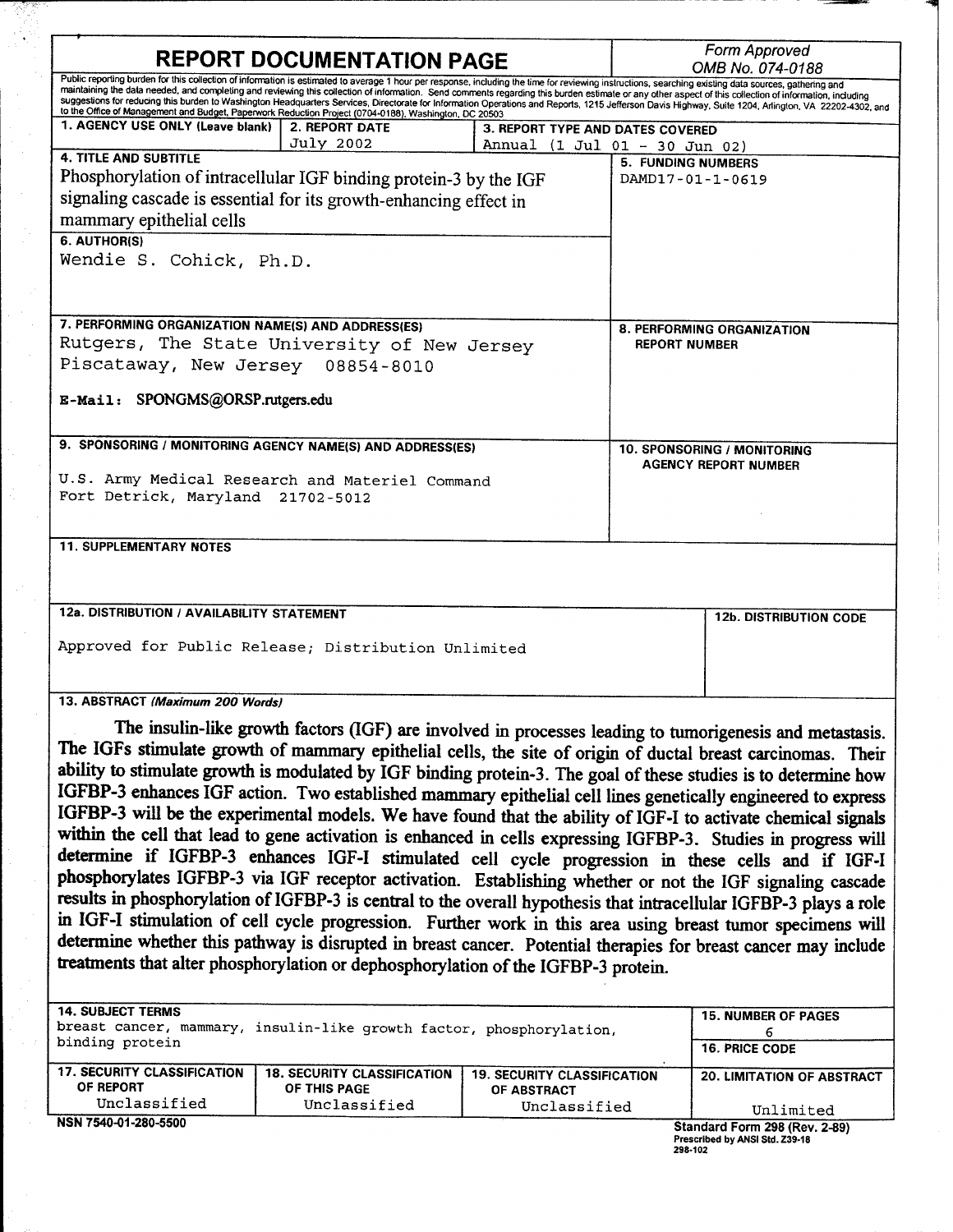## **Table of Contents**

93,  $\frac{1}{2}$ 

٧.

 $\ddot{\phantom{0}}$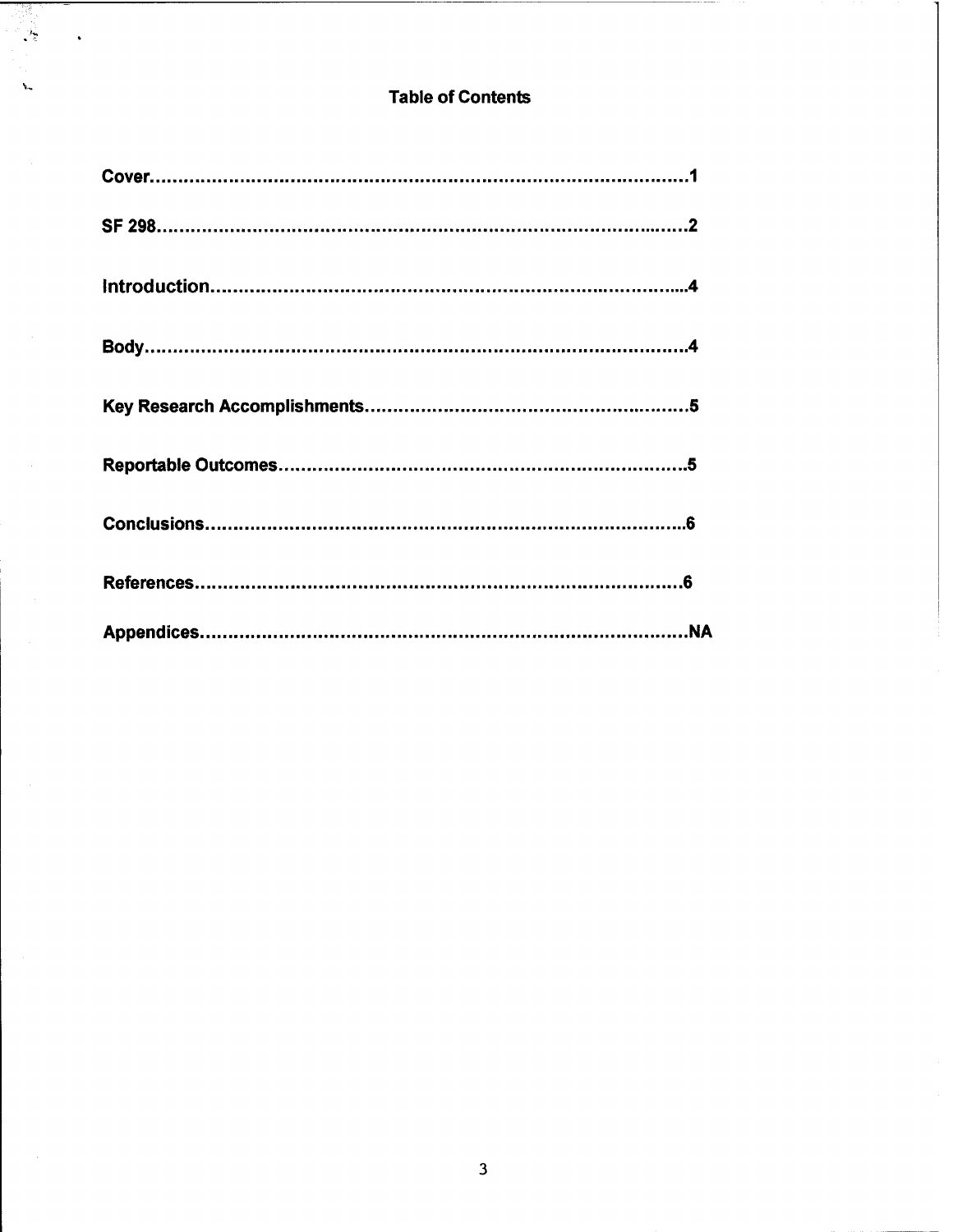#### **INTRODUCTION:**

The insulin-like growth factors (IGF) are involved in processes underlying tumorigenesis and metastasis, including cell cycle progression, inhibition of apoptosis, and cell migration. High circulating levels of IGF-I in pre-menopausal women have been shown to be associated with an increased risk of breast cancer, supporting a role for IGFs in tumor progression (1). The IGFs stimulate growth of both normal and transformed mammary epithelial cells, the site of origin of ductal breast carcinomas. Their ability to stimulate growth is modulated by IGF binding protein-3. Clinical data suggest that IGFBP-3 may promote tumor growth e.g. highly malignant breast tumors make more IGFBP-3 compared to tumors with a more positive prognosis and high serum levels of IGFBP-3 are associated with poor prognosis and a decrease in disease free survival (2). This is supported by in vitro data showing that breast tumor cells (3) and nontransformed mammary epithelial cells (4) that have been genetically engineered to constitutively express IGFBP-3 exhibit an enhanced responsiveness to IGF-I in terms of DNA synthesis. IGFBP-3 is a secreted protein and most paradigms have focused on events occurring in the extracellular environment or at the cell surface. However, we hypothesize that IGFBP-3 may function within the cell to influence IGF-I-stimulated cell cycle progression. Therefore the purpose of this project is to determine if intracellular modification of IGFBP-3 by IGF-I represents an important component of IGFBP-3 action. The specific aims of this proposal are to determine if IGFBP-3 enhances IGF-I stimulated cell cycle progression in mammary epithelial cells and if phosphorylation of IGFBP-3 is required for this effect.

### **BODY:**

The experimental models that are being used for these studies are two established cell lines that have been transfected to overexpress IGFBP-3: (1) the estrogen receptor-positive human breast tumor cell line MCF-7 and (2) the MAC-T non-tumorigenic bovine mammary epithelial cell line that differentiates and produces milk proteins under appropriate stimuli. The constitutive expression of IGFBP-3 by both of these cell lines is associated with enhanced IGF-I responsiveness. To begin to determine if IGFBP-3 alters IGF-stimulated DNA synthesis through intracellular mechanisms, we investigated whether the activation of signaling cascades was enhanced in response to IGF-I in MAC-T +BP3 cells. We found that the phosphatidyl inositol 3 kinase (PI3K) pathway was augmented in  $+BP3$  cells in that phosphorylation of Akt was stimulated to a greater degree by IGF-I, as well as for an extended time period compared to mock transfected control cells (mock). Several additional findings support an intracellular mechanism of action for IGFBP-3 in mediating these effects. Firstly, the enhanced activation ofIGF-I by endogenous IGFBP-3 could not be mimicked by the addition of exogenous IGFBP-3 to control cells. Secondly, IGF analogues that bind to IGFBP-3 but not the IGF receptor failed to elicit this response, suggesting binding of extracellular IGFBP-3 to IGF-I is not required, and lastly +BP3 cells also exhibited enhanced activation of Akt in response to  $TGF-\alpha$ . The later response suggests that IGFBP-3 acts downstream of the IGF receptor itself. The details of these studies are reported in reference  $(5)$ . We are in the process of repeating these studies with MCF-7+BP-3 breast tumor cells to see if similar results are observed. This will be particularly interesting because it has recently been reported that addition of exogenous IGFBP-3 to MCF-7 cells inhibits the ability of IGF-I to activate signal transduction cascades (6).

To determine if cell cycle progression is enhanced in +BP3 cells in response to IGF-I, flow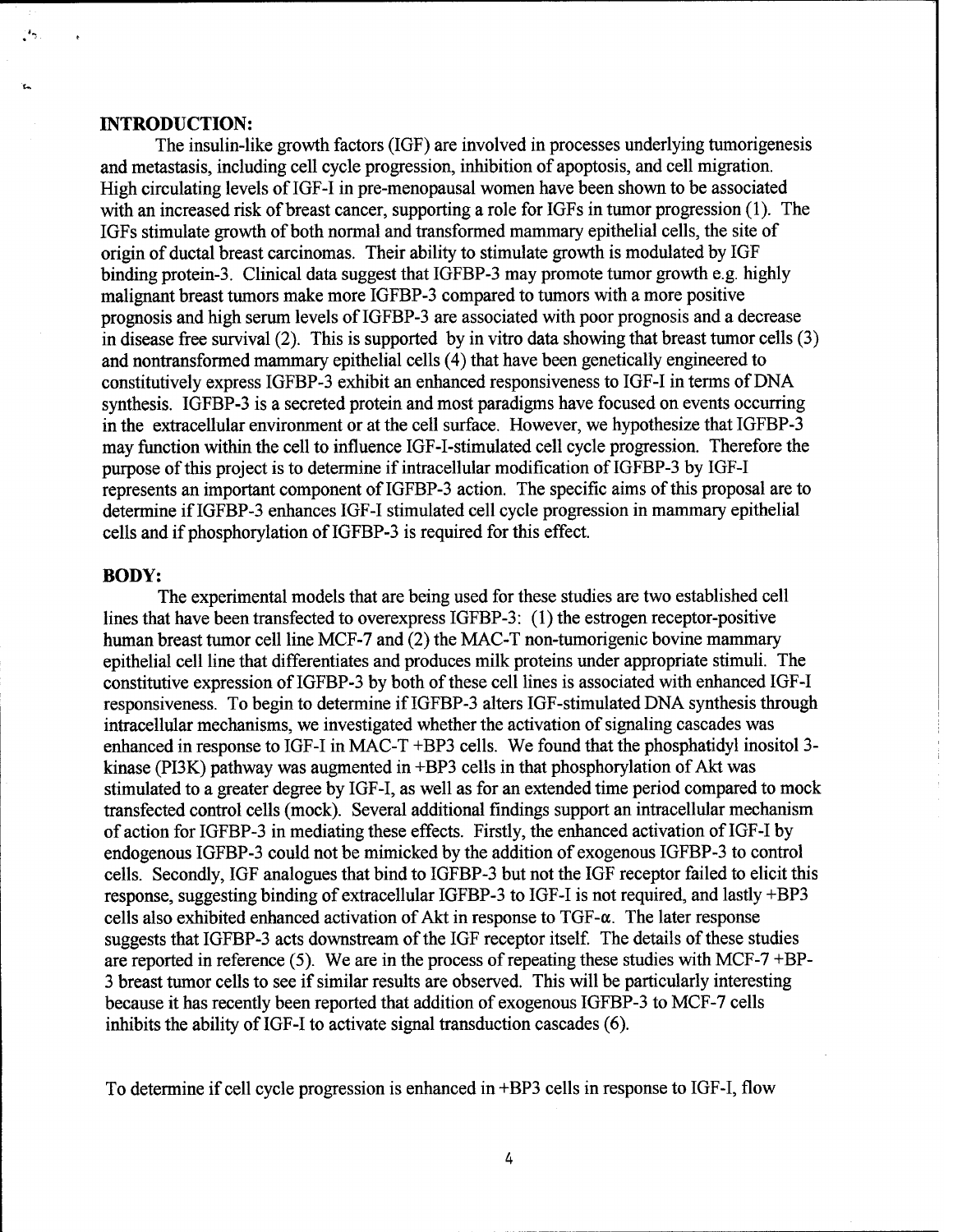cytometry experiments are in progress. At this point, flow cytometry conditions have been established using wild-type MAC-T cells. Exponentially growing cells treated with or without IGF-I were collected at multiple time points. Cellular DNA was labeled with bromodeoxyuridine prior to fixation. Our next step is to determine the proportion of cells in each phase of the cell cycle at a given time for both MAC-T and MCF-7 cells transfected with IGFBP-3 or vector alone. It is anticipated that +BP3 cells treated with IGF will have a greater proportion of cells in G2/M and S phase and a smaller number in G0/G1 compared to mock cells treated with IGF by the later time points. In addition, since our previous results (4) have shown that MAC- $T$  +BP3 cells have a very low basal rate of DNA synthesis relative to mock cells in the absence of IGF, we also anticipate that +BP3 cells should have a greater number of cells in G0/G1 compared to mock cells in the absence of IGF. If the anticipated results are obtained, additional experiments will be conducted to determine which components of the cell cycle are involved. The comparison between MAC-T and MCF-7 cells will determine if IGFBP-3 functions similarly in non-transformed and transformed mammary epithelial cells.

The ability of IGF-I to phosphorylate IGFBP-3 will be determined by metabolic labeling with  $32P$ -orthophosphate. Cell lysates will be collected at time points over the course of 1 h and immunoprecipitated with IGFBP-3 antisera. Immunoprecipitates will be analyzed by electrophoresis, dried, autoradiographed, and quantitated by phosphorimager analysis, or immunoblotted for determination of total IGFBP-3. In addition to this approach, we have begun studies using standard immunoprecipitation approaches to determine if IGFBP-3 coprecipitates with proteins that are phosphorylated on either tyrosine or serine/threonine.

It should be noted that the postdoctoral fellow working on this project left Dr. Cohick's laboratory to accept a full-time position when the cell cycle progression work was ongoing. As a result, a one-year extension has been approved for this project. It is anticipated that in the coming year the cell cycle progression studies and IGFBP-3 phosphorylation studies will be completed.

## **KEY RESEARCH ACCOMPLISHMENTS:**

Not applicable as a major portion of the work has not yet been completed.

## **REPORTABLE OUTCOMES:**

- Grill CJ, Sivaprasad U, Cohick WS. 2002 Constitutive expression of IGF binding protein-3 by mammary epithelial cells alters signaling through akt and p70S6 kinase. J Mol Endocrinol 29:153-162 (a portion of Dr. Grill's salary was supported through this grant).
- Grill CJ, Cohick WS. 2001 Potentiation of IGF-I action in mammary epithelial cells expressing IGFBP-3 involves alterations in the PI3 kinase signaling cascade.  $83<sup>rd</sup>$  Annual Meeting of the Endocrine Society, p 189 (a portion of Dr. Grill's salary was supported through this grant).
- **•** The postdoctoral training offered to Dr. Constance Grill through support from this grant contributed to her success in obtaining employment by Schering-Plough in the Division of